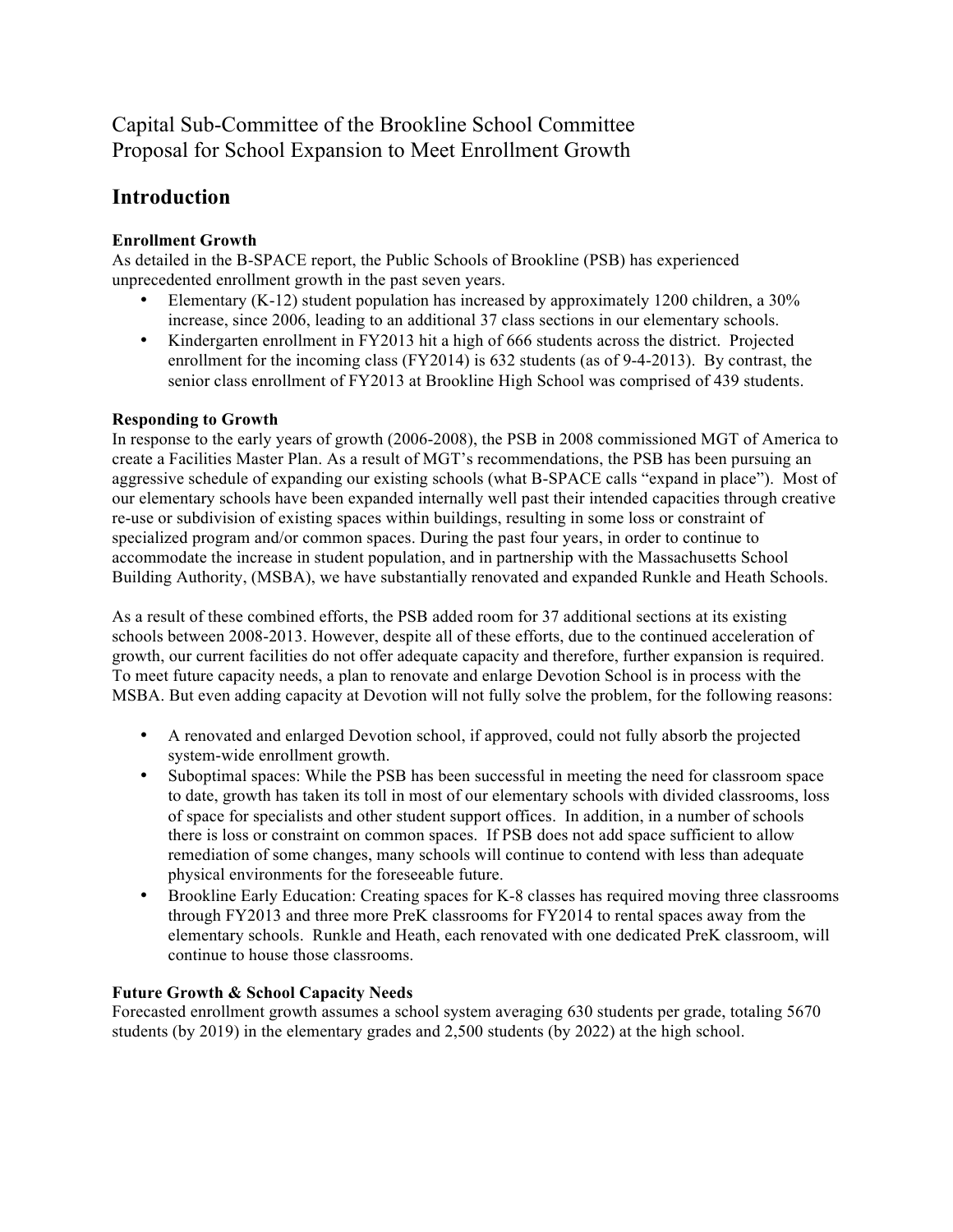Although enrollments can never be perfectly predicted, and these calculations are sensitive to unpredictable events (for example, the system experiences periodic consolidations in which two sections combine into one, usually in the higher elementary grades), the School Committee projects the following space needs:

- **1. Between 25-30 additional class sections in the elementary schools between FY2014 and FY2019.**
- **2. Between 11-13 additional elementary spaces to allow remediation of suboptimal conditions.**
- **3. Expansion of high school facilities to accommodate 2,100 students by FY 2019 and 2,500 students by 2022**

### **Recommendations:**

#### **Brookline School Committee Proposals for Expansion**

To address the space needs identified above, align with the PSB Strategic Plan and Vision, and preserve Brookline's commitment to excellence and equity, the Capital Subcommittee recommends the School Committee adopt the following plan:

**A**. Accept the B-SPACE recommendation to maintain the present K-8 and 9-12 educational program configuration.

**B**. Accept the B-SPACE recommendations for "Expand in Place" as follows:

• Devotion School renovated and expanded to accommodate 5 sections per grade with class sizes conforming to BSC policy, with target occupancy in September 2017.

*This will require approval by the MSBA; a dialogue has begun, but approval is not guaranteed. This will also require close attention to program, staffing, scheduling, etc. to ensure the community will continue to thrive in a larger school setting. An aggressive timeline would need to be followed in order to achieve this occupancy date.*

• Driscoll School renovated and expanded to accommodate 4 sections per grade, with class sizes conforming to BSC policy, with target occupancy in September 2018.

*This will achieve the first full renovation of the Driscoll School since it was built in 1911, and address its common space shortages. This will require close attention to the operational implications of adding roughly 25-30% new capacity to the building. Again, an aggressive timeline would need to be followed to achieve this occupancy date, including pursuing potential partnership with MSBA.*

• Lawrence School continues a modular addition of 4 classrooms (already planned and funded), to be ready for occupancy Sept. 2014.

*This will allow Lawrence to reclaim two large common areas (Music Room and Auditorium) and accommodate anticipated enrollments until FY 2017. The cafeteria has already been enlarged this summer to provide for more dining space. The BSC anticipates that further relief of pressure on classroom and common space at Lawrence will be accomplished through the expansion of Driscoll and Devotion Schools.*

**C**. Engage in further study regarding the B-SPACE recommendation to maximize the use, whether by efficiency and/or expansion, of Brookline High School. Begin a process immediately of analyzing the pedagogical and administrative implications of optimally serving up to 2,500 high school students in Brookline. This may include new or revamped programs, staffing and administrative structures, and facilities use. The plan and educational program for an expansion of high school capacity should follow a process of engagement and deliberation of options with current BHS faculty and students, the Brookline community, the School Committee, PSB leadership, as well as input from the research on current best